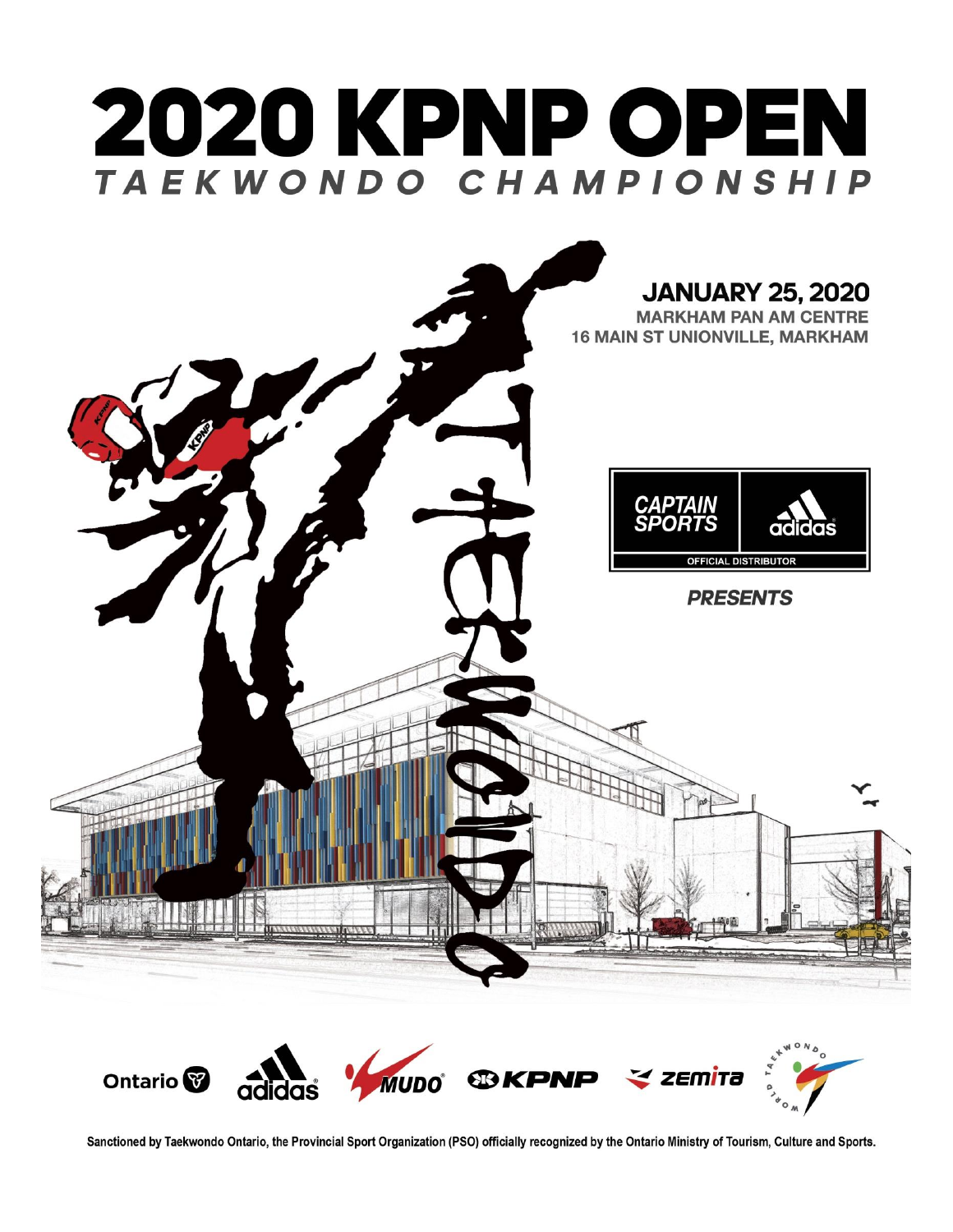#### **Dear Masters, Instructors, and Taekwondo Practitioners;**

It is our great pleasure that we invite you to the 2020 KPNP Open Taekwondo Championship to be held at Markham Pan Am Centre in Markham, Ontario on January 25th, 2020. This is a fully sanctioned Taekwondo Ontario ("TO") event and as such World Taekwondo ("WT") competition rules will be in effect for all black belt divisions and TO competition rules for all color belt divisions. The main goal of the competition is to support of local athletes and grow the sport of Taekwondo throughout the province Ontario.

It takes considerable determination and discipline to participate and excel in Taekwondo. It is our objective for participants attending our championship not only to test their skills, knowledge and techniques against their fellow Taekwondo brothers and sisters, but to learn and grow from an enriching and positive experience in their personal quest for Taekwondo excellence.

Enclosed, please find the attached tournament package with details regarding registration methods, deadlines, tournament rules etc. should you have any questions or concerns, please do not hesitate to contact us.

We look forward to seeing you in January!!

Respectfully,

GINA AMM **\_\_\_\_\_\_\_\_\_\_\_\_\_\_\_\_\_\_\_\_\_\_\_\_\_**

*Gina Ahn / CEO Tournament Host*

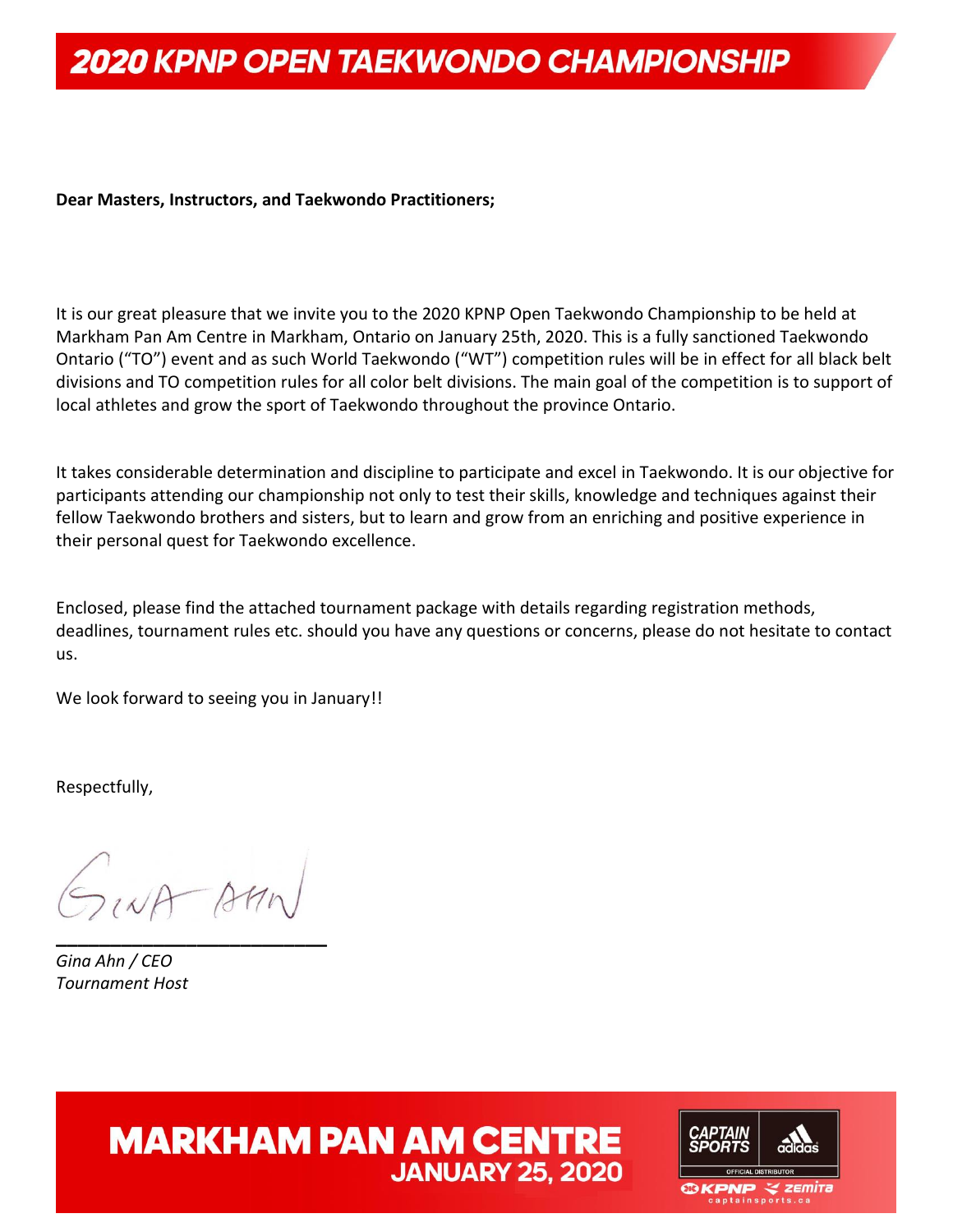#### **INFORMATION SUMMARY**

| <b>Tournament Venue</b>               | <b>Markham PanAm Centre</b>                                       |                                                                                                                                                                                                                                             |  |  |  |
|---------------------------------------|-------------------------------------------------------------------|---------------------------------------------------------------------------------------------------------------------------------------------------------------------------------------------------------------------------------------------|--|--|--|
|                                       | 16 Main St, Unionville, Markham                                   |                                                                                                                                                                                                                                             |  |  |  |
|                                       | Ontario, L3R 2E5, Canada                                          |                                                                                                                                                                                                                                             |  |  |  |
| <b>ID Credentials</b><br>Pickup:      | Saturday January 25 <sup>th</sup> , 2020<br>$8:00$ AM $-$ 4:00 PM |                                                                                                                                                                                                                                             |  |  |  |
| <b>Start Time:</b>                    | 9:00 AM                                                           |                                                                                                                                                                                                                                             |  |  |  |
| <b>Registration:</b>                  |                                                                   | Online: http://members.taekwondo-ontario.com/event/30/                                                                                                                                                                                      |  |  |  |
| <b>Deadline:</b>                      |                                                                   | All registrations must be received by January 24th, 2020. Please note that NO<br>registrations will be accepted at the door the day of the tournament.                                                                                      |  |  |  |
| Fees:                                 | Competitor:                                                       | \$75.00 (one or two events) Color Belts<br>\$85.00 (one or two events) Black Belts                                                                                                                                                          |  |  |  |
|                                       | Coach:                                                            | \$25.00 (one free pass per school and \$25.00 per each additional                                                                                                                                                                           |  |  |  |
|                                       |                                                                   | coach pass up to a maximum of 5)                                                                                                                                                                                                            |  |  |  |
|                                       | Spectator:                                                        | \$10.00 (Children 6 and under free)                                                                                                                                                                                                         |  |  |  |
| Insurance:                            | Ontario ("TO").                                                   | All participants must be members in good standing with the Taekwondo                                                                                                                                                                        |  |  |  |
|                                       |                                                                   | Non-residents of Ontario competitors must provide proof of insurance or purchase one<br>day insurance from the TO at \$35.00.                                                                                                               |  |  |  |
|                                       | Ontario website.                                                  | Membership forms are included in the package or can be downloaded on the Taekwondo                                                                                                                                                          |  |  |  |
|                                       |                                                                   | https://members.taekwondo-ontario.com/register/individual                                                                                                                                                                                   |  |  |  |
| <b>Mandatory</b><br><b>Equipment:</b> | Instep Protector, and Mouth Guard.                                | All Recreational Color and Black Belt Sparring Athletes: White WT style uniform /<br>Head Protector, Chest Protector, Groin Protector, Forearm Protector, Shin Protector,                                                                   |  |  |  |
|                                       | White or Transparent Mouth Guard.                                 | All Black Belt High Performance Sparring Athletes: White WT style uniform /<br>KPNP Sensor Socks, Groin Protector, Forearm Protector, Shin Protector, Hand Protector,<br>All High Performance Poomsae Athletes: WT Approved Poomsae Uniform |  |  |  |
| <b>Cancellations:</b>                 |                                                                   | Cancellations will not be accepted under any circumstances after the registration has<br>been submitted and no refunds will be granted.                                                                                                     |  |  |  |
| <b>General Inquiries:</b>             | Host:<br>Phone:<br>Email:                                         | <b>Captain Sports</b><br>905-946-0800<br>kpnpopen@gmail.com                                                                                                                                                                                 |  |  |  |
|                                       | Facebook:                                                         | https://www.facebook.com/CaptainSportsCo                                                                                                                                                                                                    |  |  |  |

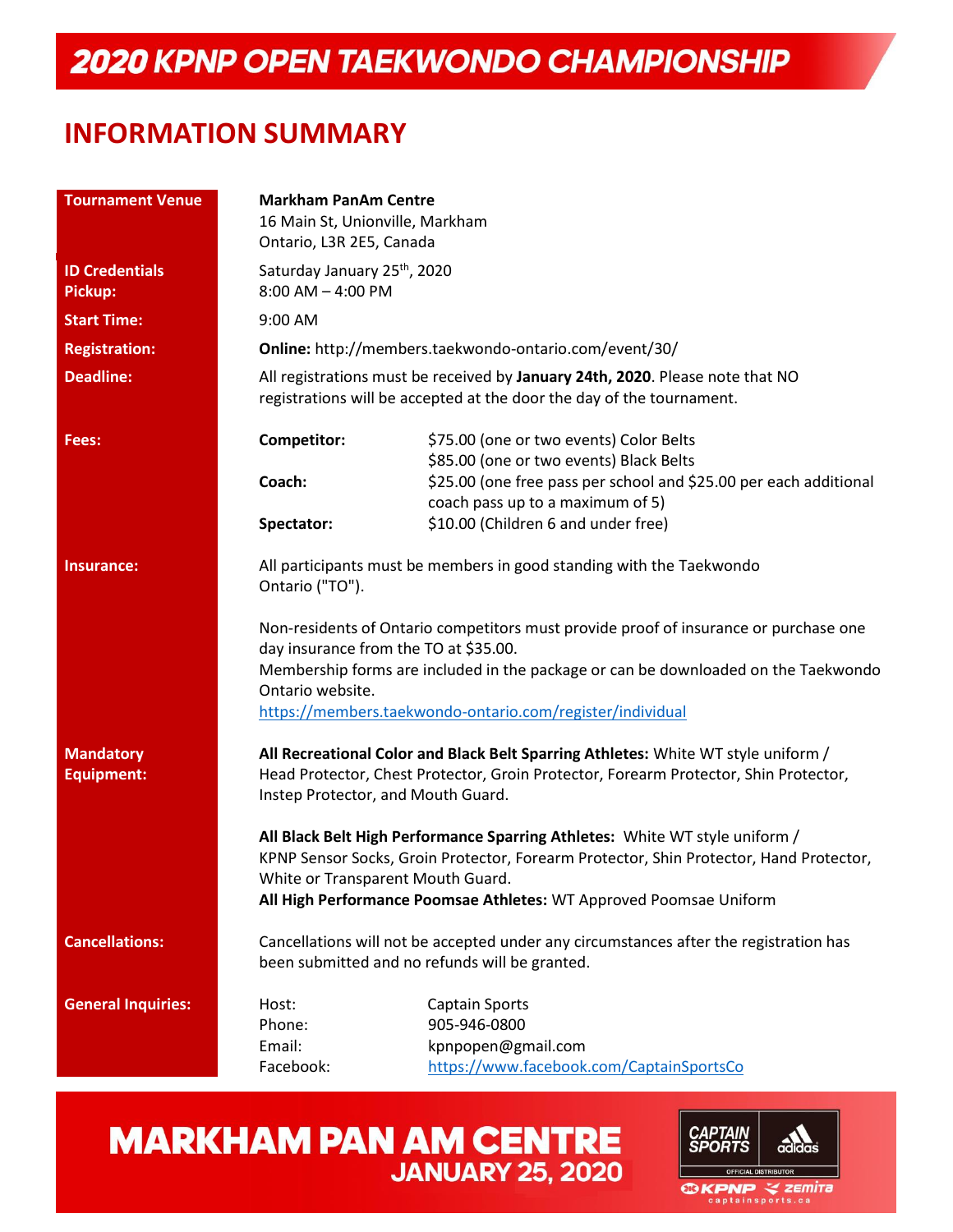### **SCHEDULE 1 – COLOR BELTS**

| 8:00 AM - 4:00 PM | <b>ID Credentials Pickup</b> |                                            |                 |         |  |  |  |  |
|-------------------|------------------------------|--------------------------------------------|-----------------|---------|--|--|--|--|
| 8:15 AM - 8:30 AM | <b>Referee Meeting</b>       |                                            |                 |         |  |  |  |  |
| 8:30 AM - 8:45 AM | <b>Coaches Meeting</b>       |                                            |                 |         |  |  |  |  |
| <b>Time</b>       | <b>Event</b>                 | <b>Belt Division</b><br><b>Ring</b><br>Age |                 |         |  |  |  |  |
| 09:00AM           | Sparring                     | <b>Special Needs</b>                       | All Color Belts | On Deck |  |  |  |  |
|                   | Patterns                     | 6 & Under                                  | All Color Belts | On Deck |  |  |  |  |
| 09:30AM           | <b>Sparring</b><br>Patterns  | 7 & 8 years old                            | All Color Belts | On Deck |  |  |  |  |
| 11:00AM           | <b>Sparring</b><br>Patterns  | 9 & 10 years old                           | All Color Belts | On Deck |  |  |  |  |
| 01:30PM           | <b>Sparring</b><br>Patterns  | 11 & 12 years old                          | All Color Belts | On Deck |  |  |  |  |
| 03:30PM           | <b>Sparring</b><br>Patterns  | 13 & 14 years old                          | All Color Belts | On Deck |  |  |  |  |
| 04:30PM           | Sparring<br>Patterns         | 15 & 17 years old                          | All Color Belts | On Deck |  |  |  |  |
|                   | <b>Sparring</b><br>Patterns  | 18 & UP                                    | All Color Belts | On Deck |  |  |  |  |

#### **SCHEDULE 2 – BLACK BELTS**

| <b>Time</b> | <b>Event</b>         | Age                                                              | <b>Belt Division</b>               | <b>Ring</b>    |
|-------------|----------------------|------------------------------------------------------------------|------------------------------------|----------------|
| 09:00AM     | <b>H.P Poomsae</b>   | <b>All Divisions</b>                                             | <b>Black Belt High Performance</b> | <b>On Deck</b> |
|             | Sparring<br>Patterns | 11 & 10 years old (Youth)                                        | <b>Black Belt Recreational</b>     | On Deck        |
| 10:30AM     | Sparring<br>Patterns | 8 to 9 years old                                                 | <b>Black Belt Recreational</b>     | On Deck        |
|             | Sparring<br>Patterns | 7 & under years old                                              | <b>Black Belt Recreational</b>     | On Deck        |
| 01:00PM     | <b>H.P Sparring</b>  | 12 to 14 years old (Cadet)<br><b>Black Belt High Performance</b> |                                    | <b>On Deck</b> |
| 01:30PM     | Sparring<br>Patterns | 12 to 14 years old                                               | <b>Black Belt Recreational</b>     | On Deck        |
| 03:00PM     | Sparring<br>Patterns | 15 to 17 years old                                               | <b>Black Belt Recreational</b>     | On Deck        |
| 04:00PM     | <b>H.P Sparring</b>  | 15 to 17 years old (Junior)                                      | <b>Black Belt High Performance</b> | <b>On Deck</b> |
|             | <b>H.P Sparring</b>  | 18 to 30 years old (Senior)                                      | <b>Black Belt High Performance</b> | <b>On Deck</b> |

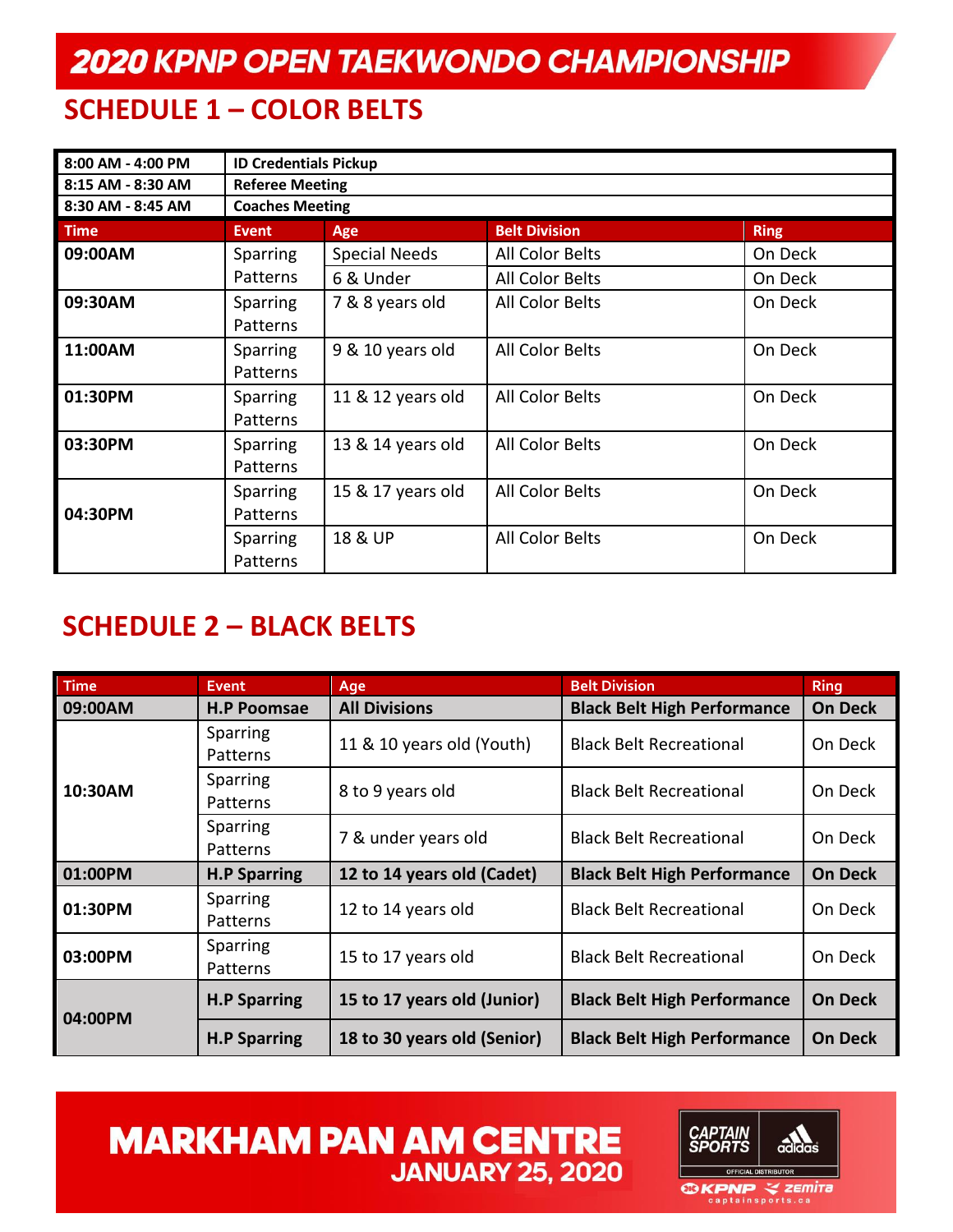### **COMPETITION RULES**

| <b>COLOR BELTS</b> |                                                                                                                                                                                                                                                                                                                                                                   |
|--------------------|-------------------------------------------------------------------------------------------------------------------------------------------------------------------------------------------------------------------------------------------------------------------------------------------------------------------------------------------------------------------|
| <b>Patterns</b>    | Participants may only perform the recognized Kukkiwon approved Taegeuk patterns<br>٠<br>Combination movements and ITF patterns are NOT allowed<br>٠<br>Maximum of 4 participants per division with single elimination<br>$\blacksquare$                                                                                                                           |
| <b>Sparring</b>    | 14 years old and under: 2 rounds x 45 seconds with 15 seconds rests<br>٠<br>15 years old and over: 2 rounds x 1 minute with 15 seconds rests<br>٠<br>NO head contact will be permitted<br>Maximum of 4 participants per division with single elimination<br>٠<br>Tournament Host reserves the right to separate or combine the divisions at their discretion<br>٠ |
|                    | based on age, weight, height and other discretionary factors                                                                                                                                                                                                                                                                                                      |

| <b>BLACK BELTS</b> |                                                                                                                                                                                                                                                                                                                                                                                                                                                                                                                                                                                  |
|--------------------|----------------------------------------------------------------------------------------------------------------------------------------------------------------------------------------------------------------------------------------------------------------------------------------------------------------------------------------------------------------------------------------------------------------------------------------------------------------------------------------------------------------------------------------------------------------------------------|
|                    | Participants may only perform the recognized Kukkiwon approved black belt patterns<br>٠                                                                                                                                                                                                                                                                                                                                                                                                                                                                                          |
| <b>Patterns</b>    | KPNP Poomsae Scoring instrument (All H.P Poomsae Divisions)                                                                                                                                                                                                                                                                                                                                                                                                                                                                                                                      |
|                    | Executive Divisions will perform a second black belt pattern of their choice                                                                                                                                                                                                                                                                                                                                                                                                                                                                                                     |
| <b>Sparring</b>    | Matches will consist of 3 rounds x 45 seconds with 15 seconds rest in-between with NO<br>٠<br>permitted head contact for the following divisions:<br>$\checkmark$ Youth Black Belts (11& under)<br>$\checkmark$ Recreational Black Belts – Cadet (12 to 14 years old)<br>Recreational Black Belts - Junior (15 to 17 years old)<br>$\checkmark$<br>Recreational Black Belts - Senior (18 to 29 years old)<br>$\checkmark$<br>Recreational Black Belts - Executive 1 (30 to 39 years old)<br>$\checkmark$<br>$\checkmark$ Recreational Black Belts – Executive 2 (40 years old +) |
|                    | Matches will consist of 3 rounds x 1 minutes with 30 seconds rest in-between with<br>٠                                                                                                                                                                                                                                                                                                                                                                                                                                                                                           |
|                    | permitted head contact for the following divisions:<br>Black Belt High Performance - Cadet (12 to 14 years old)<br>$\checkmark$                                                                                                                                                                                                                                                                                                                                                                                                                                                  |
|                    | $\checkmark$                                                                                                                                                                                                                                                                                                                                                                                                                                                                                                                                                                     |
|                    | Black Belt High Performance - Junior (15 to 17 years old)                                                                                                                                                                                                                                                                                                                                                                                                                                                                                                                        |
|                    | Black Belt High Performance - Senior (18 to 29 years old)                                                                                                                                                                                                                                                                                                                                                                                                                                                                                                                        |
|                    | Tournament Host reserves the right to separate or combine the divisions at their discretion<br>٠                                                                                                                                                                                                                                                                                                                                                                                                                                                                                 |
|                    | based on age, weight, height and other discretionary factors                                                                                                                                                                                                                                                                                                                                                                                                                                                                                                                     |

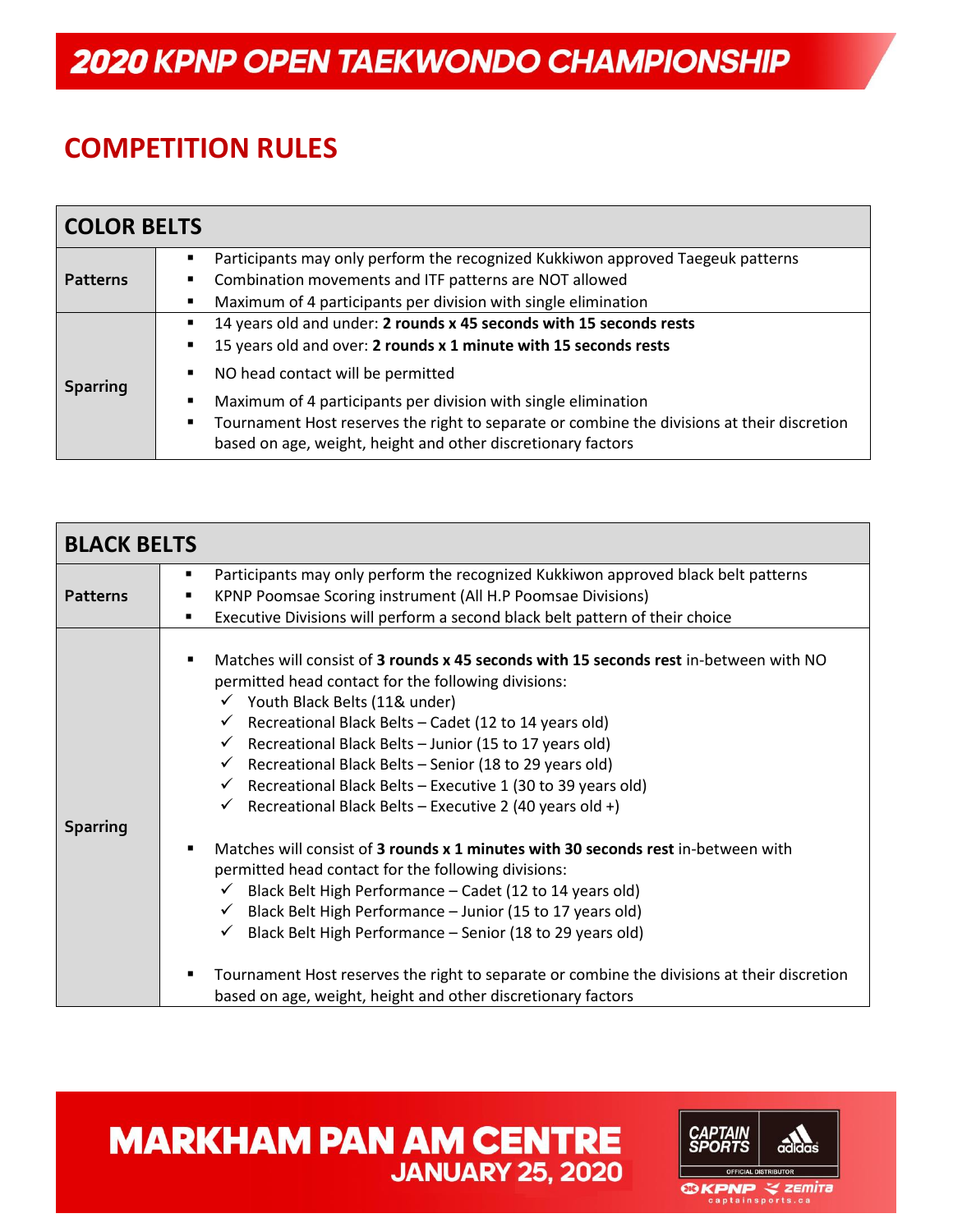#### **PATTERNS DIVISIONS**

| <b>COLOR BELT</b>         |          |                     |                          |                          |                          |                          |  |
|---------------------------|----------|---------------------|--------------------------|--------------------------|--------------------------|--------------------------|--|
| <b>Mandatory Patterns</b> |          | <b>Taegeuk</b><br>1 | <b>Taegeuk</b><br>2 or 3 | <b>Taegeuk</b><br>4 or 5 | <b>Taeguek</b><br>6 or 7 | <b>Taegeuk</b><br>7 or 8 |  |
| Male / Female<br>Age      |          | <b>Belt</b>         | <b>Belt</b>              | <b>Belt</b>              | <b>Belt</b>              | <b>Belt</b>              |  |
| 6 & Under                 | Separate |                     |                          |                          |                          |                          |  |
| 7&8                       | Separate |                     |                          |                          |                          |                          |  |
| 9 & 10                    | Separate |                     |                          |                          |                          |                          |  |
| 11 & 12                   | Separate | White /             | Yellow /                 | Green/Blue               | Blue $/$                 | Red/                     |  |
| 13 & 14                   | Separate | Yellow              | Green                    | <b>Stripe</b>            | <b>Red Stripe</b>        | <b>Black Stripe</b>      |  |
| 15 to 17                  | Separate | <b>Stripe</b>       | <b>Stripe</b>            |                          |                          |                          |  |
| 18 to 30                  | Separate |                     |                          |                          |                          |                          |  |
| 31 to 40                  | Separate |                     |                          |                          |                          |                          |  |
| 41 to 50                  | Separate |                     |                          |                          |                          |                          |  |

| <b>BLACK BELT</b>  |              |                            |                           |  |  |  |  |
|--------------------|--------------|----------------------------|---------------------------|--|--|--|--|
|                    |              |                            |                           |  |  |  |  |
| Age                | Male /Female |                            | <b>Mandatory Patterns</b> |  |  |  |  |
| 10 & Under         |              |                            |                           |  |  |  |  |
| $U-10$             | Separate     | $1ST$ DAN / POOM           | <b>KORYO</b>              |  |  |  |  |
| 10 to 11           |              |                            |                           |  |  |  |  |
| Youth              | Separate     | 2 <sup>ND</sup> DAN / POOM | <b>GEUMGANG</b>           |  |  |  |  |
| 12 to 14           |              |                            |                           |  |  |  |  |
| Cadet              | Separate     | 3RD DAN/ POOM              | <b>TAEBAEK</b>            |  |  |  |  |
| 15 to 17           |              |                            |                           |  |  |  |  |
| <b>Junior</b>      | Separate     | 4TH DAN/ POOM              | <b>PYONGWON</b>           |  |  |  |  |
| 18 to 30           |              |                            |                           |  |  |  |  |
| <b>Executive 1</b> | Separate     | 5 <sup>TH</sup> DAN        | <b>SIPJIN</b>             |  |  |  |  |
| 31 to 40           |              |                            |                           |  |  |  |  |
| <b>Executive 2</b> | Separate     | 6 <sup>TH</sup> DAN        | <b>JITAE</b>              |  |  |  |  |

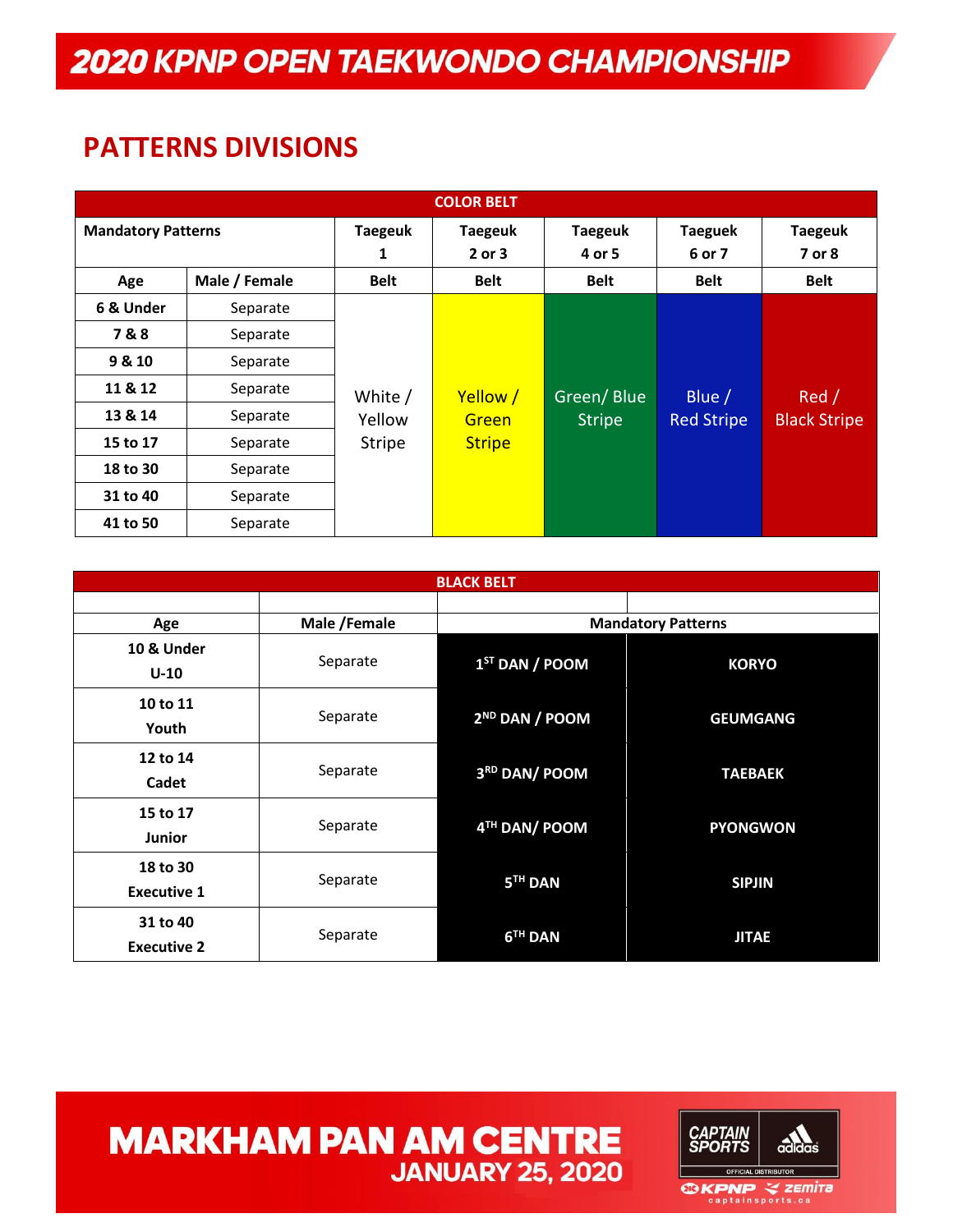#### **SPARRING DIVISIONS**

| <b>COLOR BELT</b>      |                      |             |             |                                    |                                                             |                        |                   |               |
|------------------------|----------------------|-------------|-------------|------------------------------------|-------------------------------------------------------------|------------------------|-------------------|---------------|
| Age                    | <b>Male</b>          |             | Weight      | <b>Belt</b>                        | <b>Belt</b>                                                 | <b>Belt</b>            | <b>Belt</b>       | <b>Belt</b>   |
|                        | Female               |             |             |                                    |                                                             |                        |                   |               |
| 6 & under              | Separate             | Light/Heavy |             |                                    |                                                             |                        |                   |               |
| 7&8                    | Separate             |             | Light/Heavy |                                    |                                                             |                        |                   |               |
| 9 & 10                 | Separate             |             | Light/Heavy |                                    |                                                             |                        |                   |               |
| 11 & 12                | Separate             |             | Light/Heavy | White /                            | Yellow /                                                    | Green/                 | Blue $/$          | Red /         |
| 13 & 14                | Separate             |             | Light/Heavy | Yellow                             | Green                                                       | <b>Blue</b>            | <b>Red Stripe</b> | <b>Black</b>  |
| 15 to 17               | Separate             |             | Light/Heavy | <b>Stripe</b>                      | <b>Stripe</b>                                               | <b>Stripe</b>          |                   |               |
| 18 to 30               | Separate             |             | Light/Heavy |                                    |                                                             |                        |                   | <b>Stripe</b> |
| 31 to 40               | Separate             |             | Light/Heavy |                                    |                                                             |                        |                   |               |
| 41 to 50               | Separate             |             | Light/Heavy |                                    |                                                             |                        |                   |               |
|                        |                      |             |             |                                    |                                                             |                        |                   |               |
|                        |                      |             |             |                                    | <b>RECREATIONAL BLACK BELT (HIGH SECTION NOT PERMITTED)</b> |                        |                   |               |
|                        | Age                  |             |             | Male / Female                      |                                                             | Weight                 |                   |               |
| 10 under (U-10)        |                      |             |             | Separate                           |                                                             | Light / Middle / Heavy |                   |               |
| 10 to 11(Youth)        |                      |             |             | Separate                           |                                                             | Light / Middle / Heavy |                   |               |
| 12 to 14 (Cadet)       |                      |             |             | Light / Middle / Heavy<br>Separate |                                                             |                        |                   |               |
| 15 to 17 (Junior)      |                      |             |             | Light / Middle / Heavy<br>Separate |                                                             |                        |                   |               |
| 18 to 30 (Senior)      |                      |             |             | Light / Middle / Heavy<br>Separate |                                                             |                        |                   |               |
| 31 to 40 (Executive 1) |                      |             |             | Separate                           | Light / Middle / Heavy                                      |                        |                   |               |
| 41 + (Executive 2)     |                      |             |             | Separate                           | Light / Middle / Heavy                                      |                        |                   |               |
|                        |                      |             |             |                                    |                                                             |                        |                   |               |
|                        |                      |             |             |                                    | HIGH PERFORMANCE BLACK BELT (HIGH SECTION PERMITTED)        |                        |                   |               |
| Age                    | <b>Division</b>      |             |             | <b>Male</b><br><b>Female</b>       |                                                             |                        |                   |               |
|                        | Fin/Fly              |             |             | Under 37 kg                        |                                                             |                        | Under 33 kg       |               |
| 12 to 14               | Bantam/Feather       |             |             | $37$ kg $-45$ kg                   |                                                             |                        | 33 $kg - 41 kg$   |               |
| Cadet                  | Light/Welter Light   |             |             | 45 $kg - 53 kg$                    |                                                             |                        | $41 kg - 47 kg$   |               |
|                        | Middle/ Middle Light |             |             | 53 $kg - 61$ kg                    |                                                             |                        | $47$ kg $-55$ kg  |               |
|                        | Heavy/Heavy          |             |             | 55 kg and over                     |                                                             |                        | 55 kg and over    |               |
|                        | Fin/Fly              |             |             | Under 48 kg                        |                                                             |                        | Under 44 kg       |               |
|                        | Bantam/Feather       |             |             | $48$ kg $-55$ kg                   |                                                             |                        | 44 kg - 49 kg     |               |
| 15 to 17               | Light/Welter Light   |             |             | 55 $kg - 63 kg$                    |                                                             |                        | 49 kg – 55 kg     |               |
| <b>Junior</b>          | Middle/ Middle Light |             |             |                                    | 63 $kg - 73 kg$                                             |                        | 55 $kg - 63 kg$   |               |
|                        | Heavy/Heavy          |             |             |                                    | 73 kg and over                                              |                        | 63 kg and over    |               |
|                        | Fin/Fly              |             |             |                                    | Under 58kg                                                  |                        | Under 49 kg       |               |
| 18 to 30               | Bantam/Feather       |             |             |                                    | 58 $kg - 68$ kg                                             |                        | 49 $kg - 57 kg$   |               |
| <b>Senior</b>          | Light/Welter         |             |             |                                    | 68 kg - 80 kg                                               |                        | 57 $kg - 67 kg$   |               |
|                        | Middle/ Heavy        |             |             | 80kg and over                      |                                                             |                        | 67kg and Over     |               |

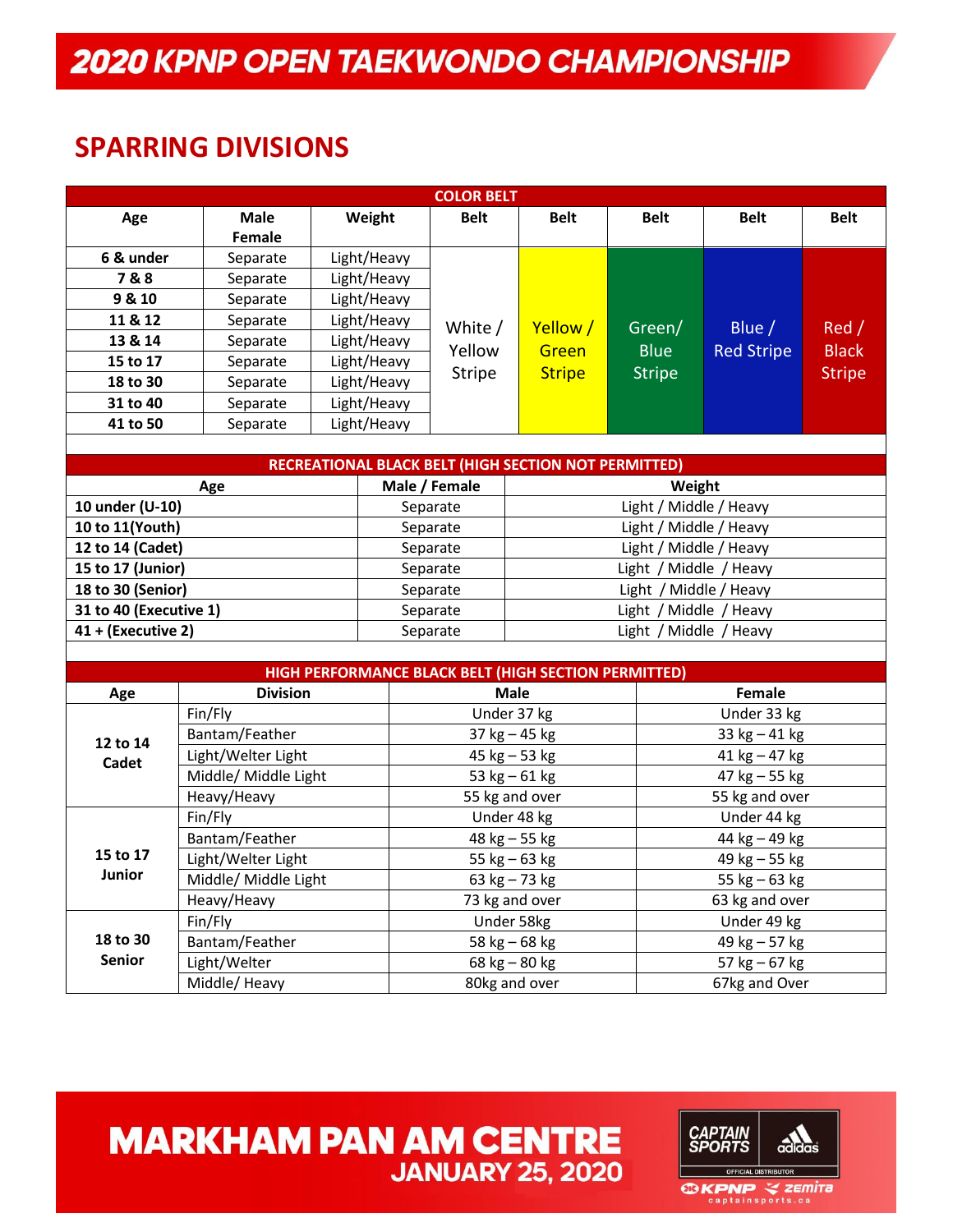## **COACH REGISTRATION FORM**

#### **COACHING PASS POLICY**

Each registered Taekwondo school with competitors in 2020 KPNP OPEN Taekwondo Championship will receive 1 free coaching pass to the competition floor. Additional coaching passes can be purchased at \$25.00 CAD each with a maximum of 5 coaching passes per registered Taekwondo school. The Coach Registration Form must be completed and received by January 23<sup>th</sup>, 2020. All coaches must be black belts registered with Kukkiwon.

| <b>Taekwondo School:</b> | Master / Instructor: |
|--------------------------|----------------------|
| <b>Address:</b>          | Phone:               |
|                          |                      |
|                          |                      |
| <b>Coach Name #1:</b>    | Kukkiwon #:          |
| <b>Coach Name #2:</b>    | Kukkiwon #:          |
| <b>Coach Name #3:</b>    | Kukkiwon #:          |
| <b>Coach Name #4:</b>    | Kukkiwon #:          |
| <b>Coach Name #5:</b>    | Kukkiwon #:          |

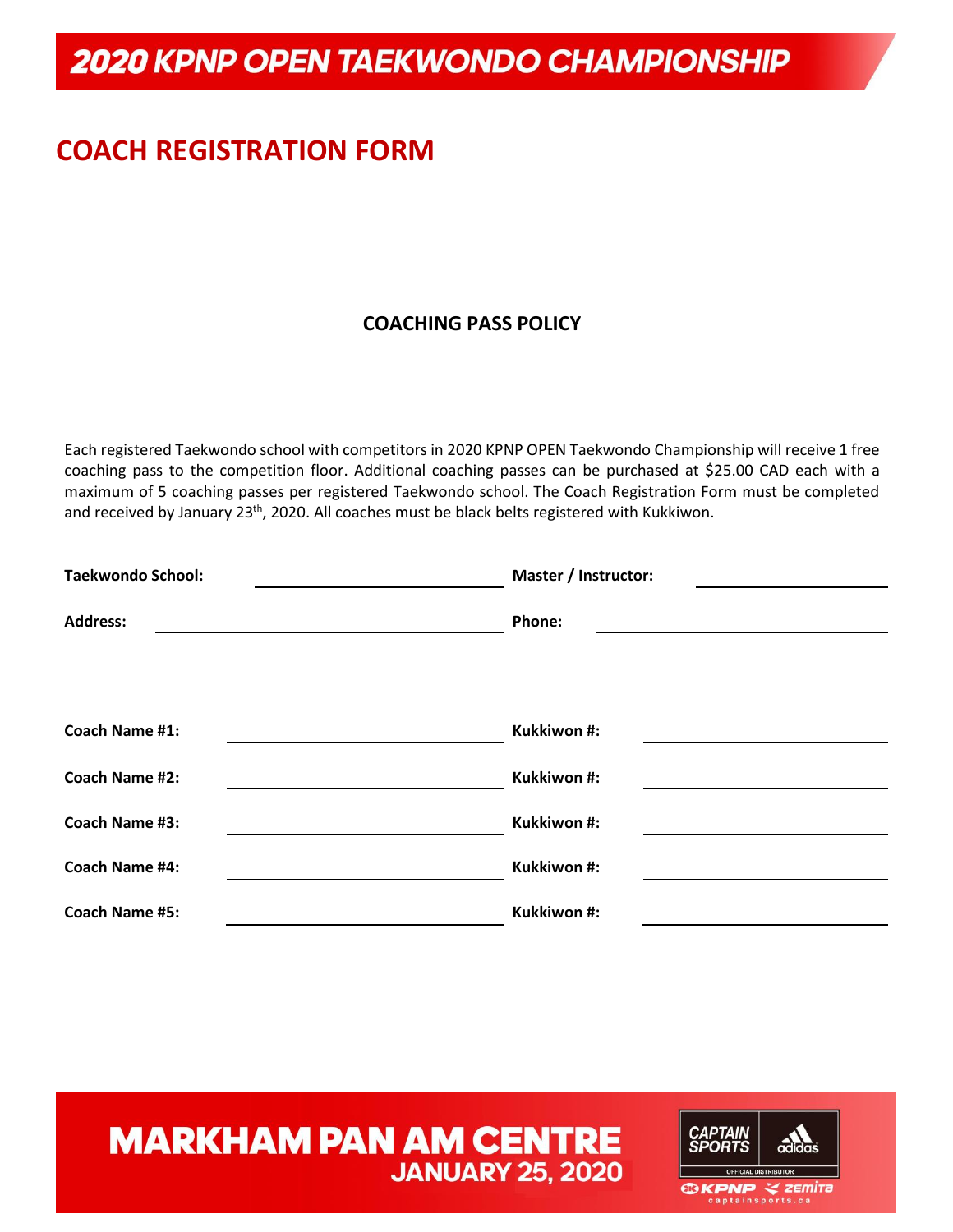#### **COMPETITOR REGISTRATION FORM**

| <b>NAME</b> | TOM# | <b>DIVISION</b> | <b>EVENT</b>    |                |
|-------------|------|-----------------|-----------------|----------------|
|             |      |                 | <b>SPARRING</b> | <b>PATTERN</b> |
|             |      |                 | <b>SPARRING</b> | <b>PATTERN</b> |
|             |      |                 | <b>SPARRING</b> | <b>PATTERN</b> |
|             |      |                 | <b>SPARRING</b> | <b>PATTERN</b> |
|             |      |                 | <b>SPARRING</b> | <b>PATTERN</b> |
|             |      |                 | <b>SPARRING</b> | <b>PATTERN</b> |
|             |      |                 | <b>SPARRING</b> | <b>PATTERN</b> |
|             |      |                 | <b>SPARRING</b> | <b>PATTERN</b> |
|             |      |                 | <b>SPARRING</b> | <b>PATTERN</b> |
|             |      |                 | <b>SPARRING</b> | <b>PATTERN</b> |
|             |      |                 | <b>SPARRING</b> | <b>PATTERN</b> |
|             |      |                 | <b>SPARRING</b> | <b>PATTERN</b> |
|             |      |                 | <b>SPARRING</b> | <b>PATTERN</b> |
|             |      |                 | <b>SPARRING</b> | <b>PATTERN</b> |
|             |      |                 | <b>SPARRING</b> | <b>PATTERN</b> |
|             |      |                 | <b>SPARRING</b> | <b>PATTERN</b> |
|             |      |                 | <b>SPARRING</b> | <b>PATTERN</b> |
|             |      |                 | <b>SPARRING</b> | <b>PATTERN</b> |
|             |      |                 | <b>SPARRING</b> | <b>PATTERN</b> |